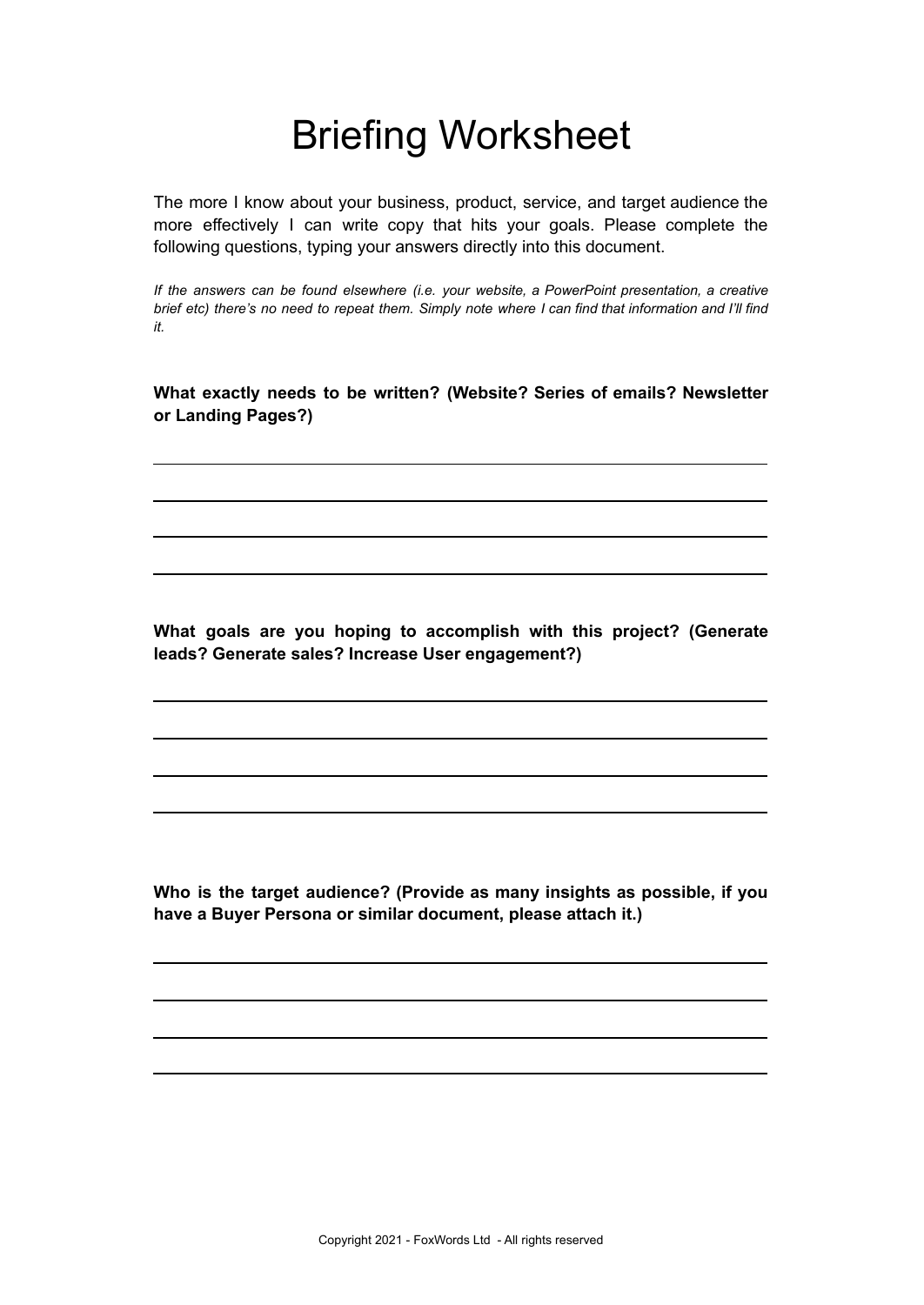**Will this project feature a special offer of some kind, such as a free white paper, case study or discount? If so, please provide as many details as possible.**

**What is the product or service featured in this project?**

**What is the "in a nutshell" description of your product or service? (Just a sentence or two, or a few brief bullets.)**

**What problem does the target audience have that your product or service solves? (A "problem" could also be a need, goal, objective, requirement, interest or desire.)**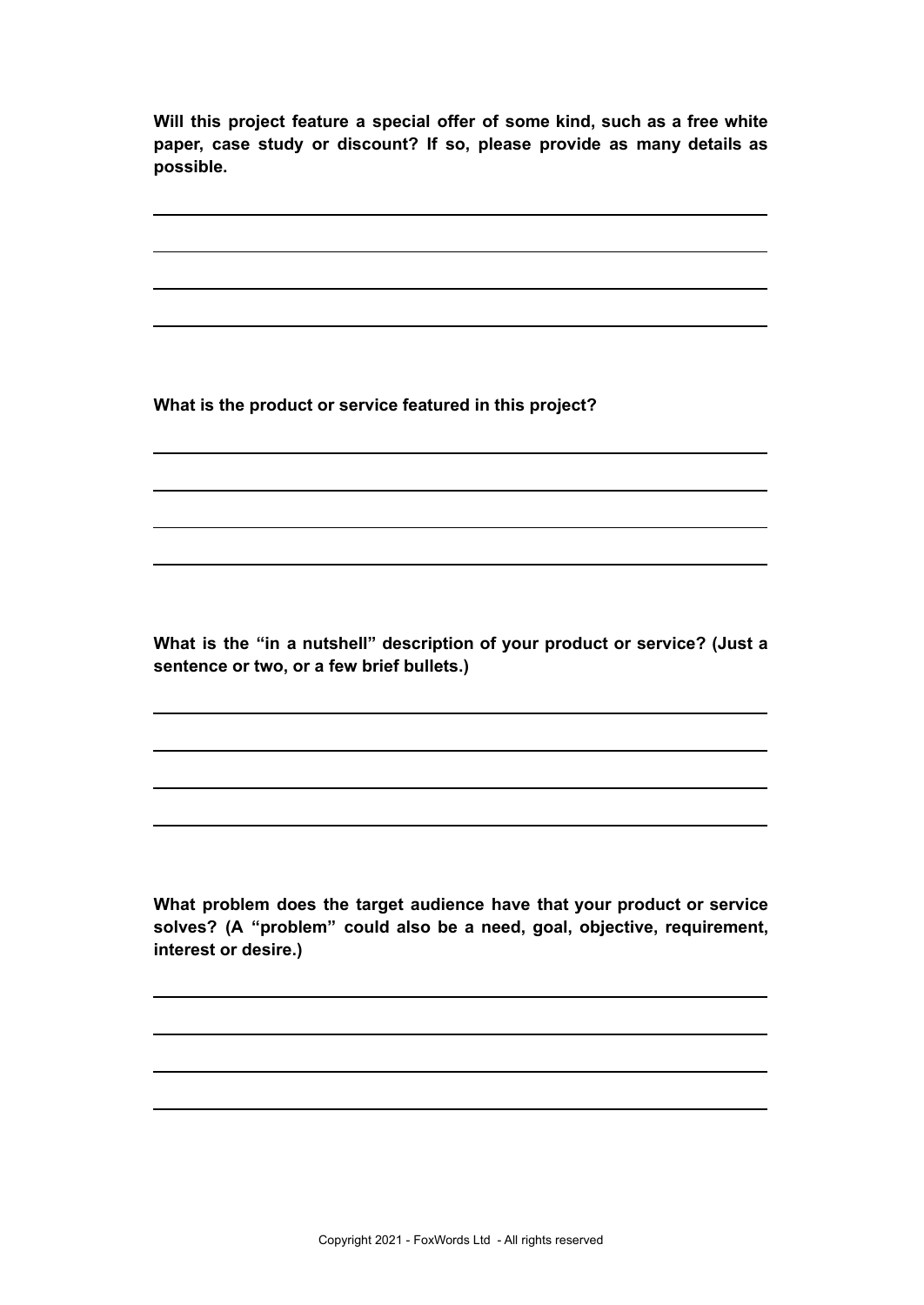**What are the key features of your product or service? (Highlight those features most likely to pique a prospect's interest.)**

**Who is the competition?**

**How is your product/service different and, or better than the competition?**

**What evidence is available to convince prospects that this is a great product or offer? (Testimonials, awards, statistics, etc.)**

**What else do I need to know about your product or target audience that will help me write a motivating marketing piece?**